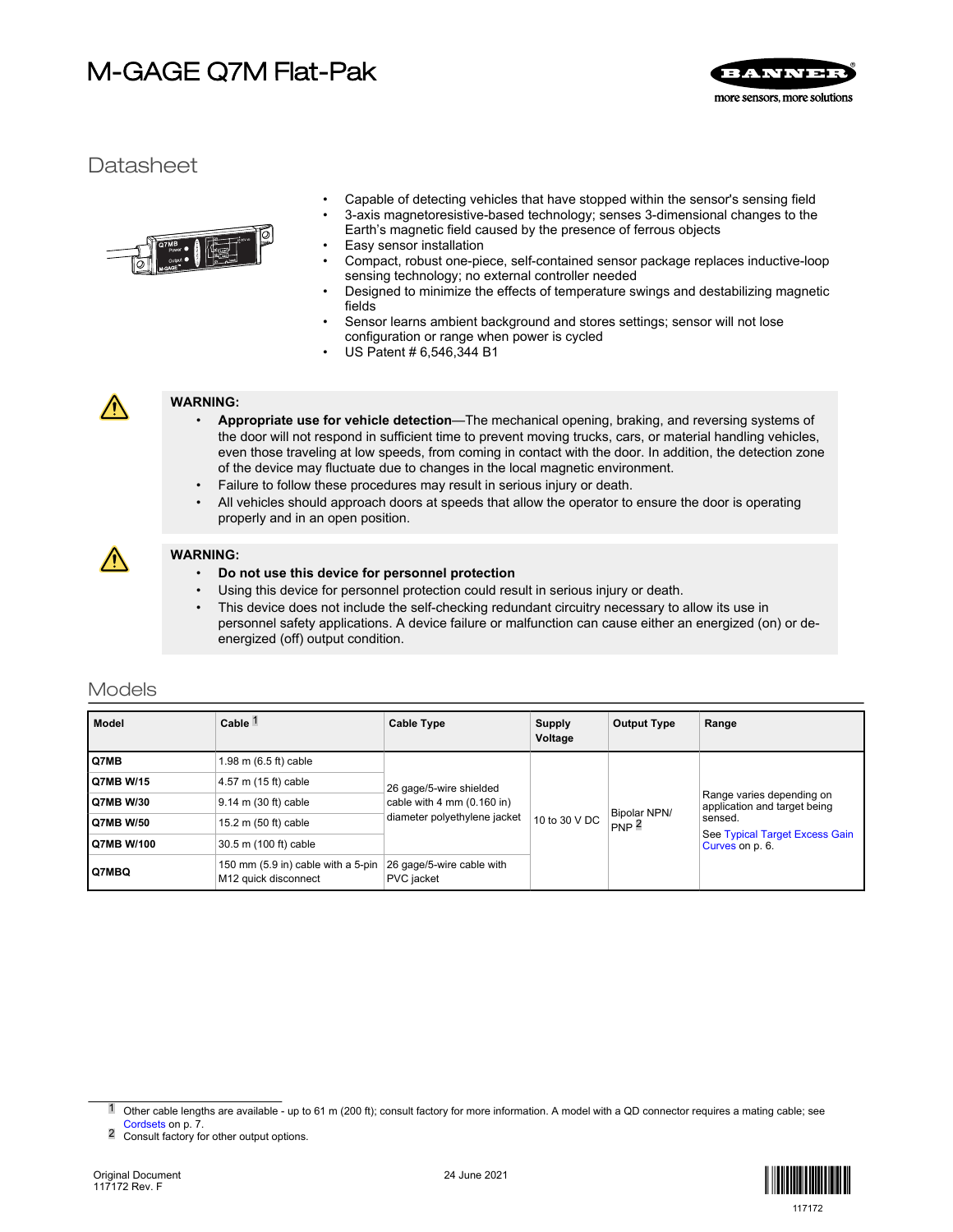### **Overview**

The Q7M sensors implement a passive sensing technology to detect large ferrous objects. The sensor measures the change in the Earth's natural magnetic field (the ambient magnetic field) caused by the introduction of a ferromagnetic object.

The Q7M sensors provide an alternative to inductive loop systems.

#### **Mount the Q7M above-ground** .

#### **Theory of Operation**

The sensor uses three mutually perpendicular magnetoresistive transducers. Each transducer detects magnetic field changes along one axis. By incorporating three sensing elements, maximum sensor sensitivity is achieved.

A ferrous object will alter the local (ambient) magnetic field surrounding the object. The magnitude of this magnetic field change is dependent both on the object (size, shape, orientation, and composition) and on the ambient magnetic field (strength and orientation).

During a simple programming procedure, the Q7M measures the ambient magnetic field. When a large ferrous object (for example, a truck, automobile, or rail car) alters that magnetic field, the sensor detects the magnetic field changes (anomalies). When the degree of magnetic field change reaches the sensor's threshold, the sensor's discrete outputs switch.

### **Sensor Field of View and Range**

- The sensor range depends on three variables:
	- 1. The local magnetic environment (including nearby ferrous material) 2. The magnetic properties of the object to be sensed
	- 3. Sensor settings

The Q7M can detect changes in the ambient magnetic field in all directions. As with other sensors, the range will depend on the target. The strong disturbance of a large ferrous object decreases as the distance from the sensor increases, and the magnitude and shape of the disturbance is dependent on the object's shape and content.

The sensor can be programmed to react to magnetic field disturbances of greater or lesser intensity using two adjustments: background condition and sensitivity level.

Once background condition and sensitivity level are set, the sensor is ready to detect the target object. Both settings are stored in non-volatile memory.

> **Note:** The Q7M will continue to sense a vehicle in its sensing field, even when the vehicle is stopped.

*Figure 1. Baseline Magnetic Field*





**A.** Baseline magnetic field, with slight disturbances caused by permanent ferrous-metal objects within or near the sensor.

*Figure 2. Introduction of Large Steel Object*



**B.** After a large steel target object is introduced, the sensor detects the differential (magnetic strength and orientation) between fields A and B. If the differential is greater than the sensitivity threshold, the sensor's outputs conduct.

**Tip:** Sensor may be mounted inside a non-ferrous architectural detail for cosmetic or security reasons. It is important that, wherever it is mounted, the sensor is securely attached during configuration and all later use. If the sensor moves after being taught, detection errors may occur and sensor must be re-taught. If a sensor appears to lose its taught settings, it may be a result of having shifted position after setup.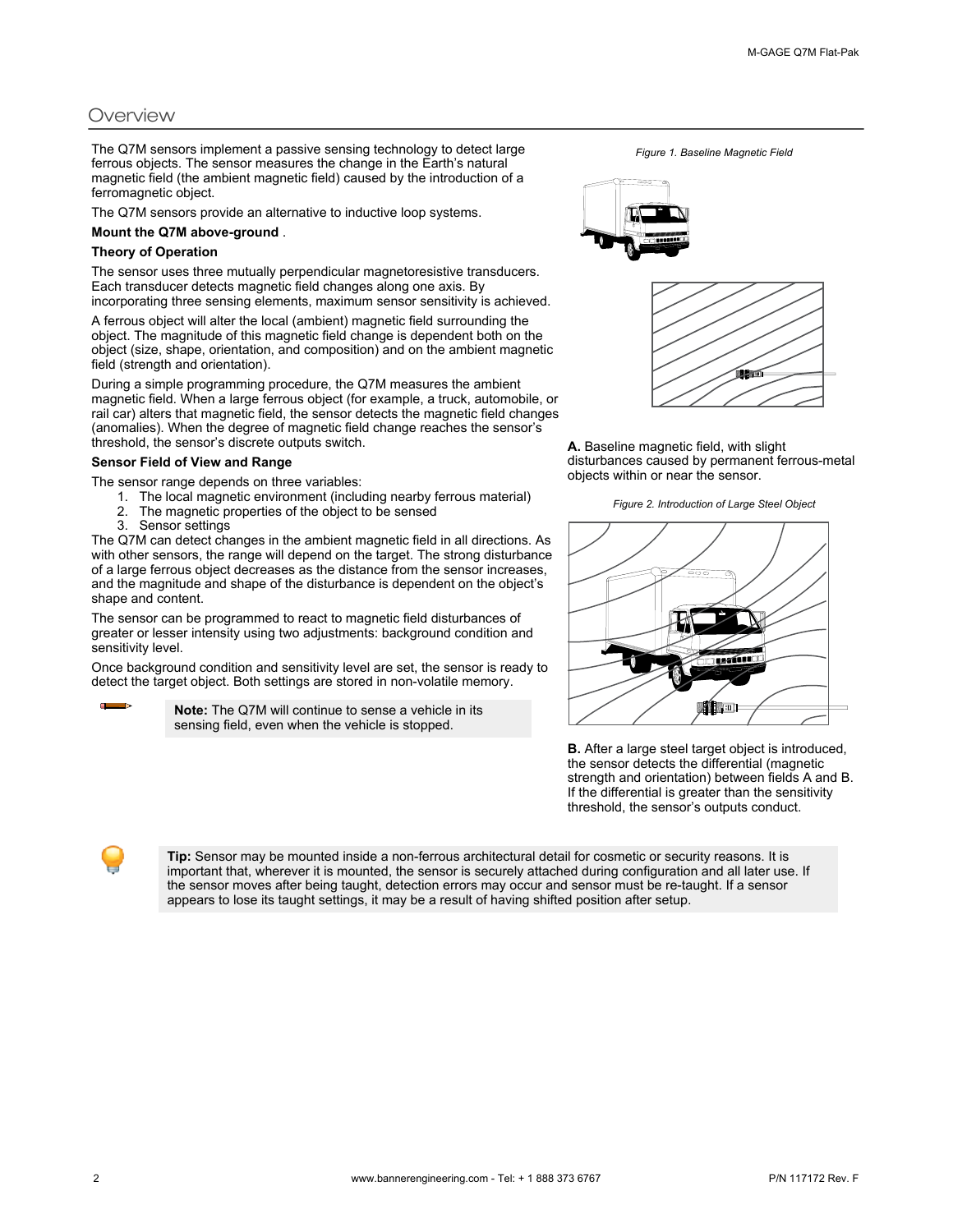### Installation

The Q7M is non-directional, and can be mounted in any position. The sensor may be mounted inside a non-ferrous architectural detail for cosmetic or security reasons.

The end caps provide mounting holes at either end of the sensor. The sensor can be mounted to any desired surface (for example, cement or metal). Select a location as close as possible to the vehicle(s) to be detected.

In applications where the sensor is mounted to the side of the vehicle traffic lane (for example, in a kiosk, menu board, or gate control box), consideration must be made for movement of metallic objects within a few feet of the sensor on the opposite side of the traffic lane, even if the activity is not visible (for example, behind a wall or inside a building). Consult Banner Applications Engineer for further information.

When mounting a QD-cable model, it is recommended to route the cable through conduit for protection from environmental conditions. The integral cable does not need such protection.

Verify the sensor is securely attached during configuration and operation. If the sensor moves after being taught, detection errors may occur and the sensor must be re-taught. If a sensor appears to lose its taught settings, the sensor may have shifted position after configuration.

*Figure 3. Installation using the mounting holes in the sensor's end caps*



### Install the Sensor Above Ground



**Restriction:** The models listed in this datasheet are not intended to be installed below ground because of inherent installation and environmental variability. Contact Banner Engineering for models designed for below ground installations.

### Installation Placement Considerations

*Figure 4. Example good sensor placement* **Good Placement**



Figure 4 on p. 3 shows an example of appropriate M-GAGE sensor placement for vehicle detection. The sensor is placed at the edge of a traffic lane to detect the vehicle in the near lane. This type of placement is often used for a kiosk, menu board, or gate control box.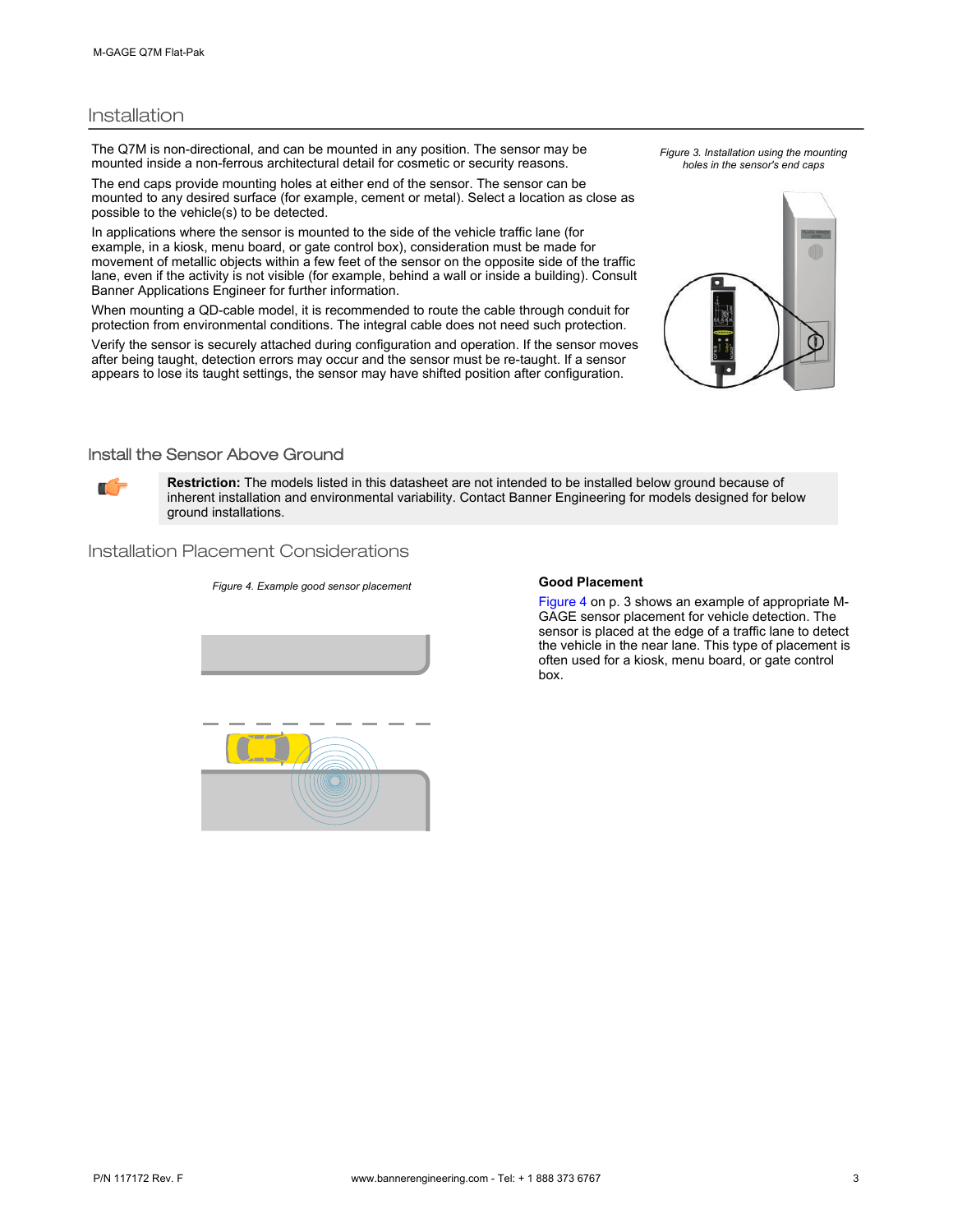#### *Figure 5. Example bad sensor placement*



#### **Bad Placement**

Figure 5 on p. 4 depicts a potential problem installation. While mounting the sensor at the side of a lane may be successful, this mounting location increases the potential for detection problems. To reliably detect a vehicle from the side, the sensor sensitivity must be increased in order to see objects further away in the lane of interest. Unfortunately, this enables the sensor to also detect another object operating behind the sensor or vehicles in adjacent lanes, which will cause false counts.

Place the M-GAGE sensor at the edge of a traffic lane only if there is no possibility of other objects being detected by the sensor. A good practice is to ensure that no vehicles will be within 3.05 m (10 ft) of the sensor on the non-traffic side.

### Sensor Configuration

The sensor is configured via its gray Remote wire. The gray wire is always active and the sensor may be re-configured at any time. **For optimum performance, secure the sensor so that it will not move either during or following the configuration.**

Programming pulses may be executed by connecting the sensor's gray wire to the sensor's blue (common) wire with a normally open mechanical button connected between them, or as a low (< 2 V DC) signal from a programmable logic controller (PLC), or using the model DPB1 Portable Programming Box, as shown. When a PLC is used for configuration, the pulses are acknowledged *Configuration/ Output ON LED* via the sensor output signal.

When the DPB1 is used, the pulses are accomplished by clicking the DPB1 **TEACH** push button (0.04 seconds ≤ click ≤ 0.8 seconds). The sensor's output status is reflected by the DPB1 Output indicator LED.







#### **Push the TEACH button to pulse the remote wire.**

### Configuration

### **Set Background Condition (No Vehicle Present)**

Wire the M-GAGE™ sensor as directed. Remove all vehicles and all other metal objects that are temporarily in the sensing area before setting the background condition.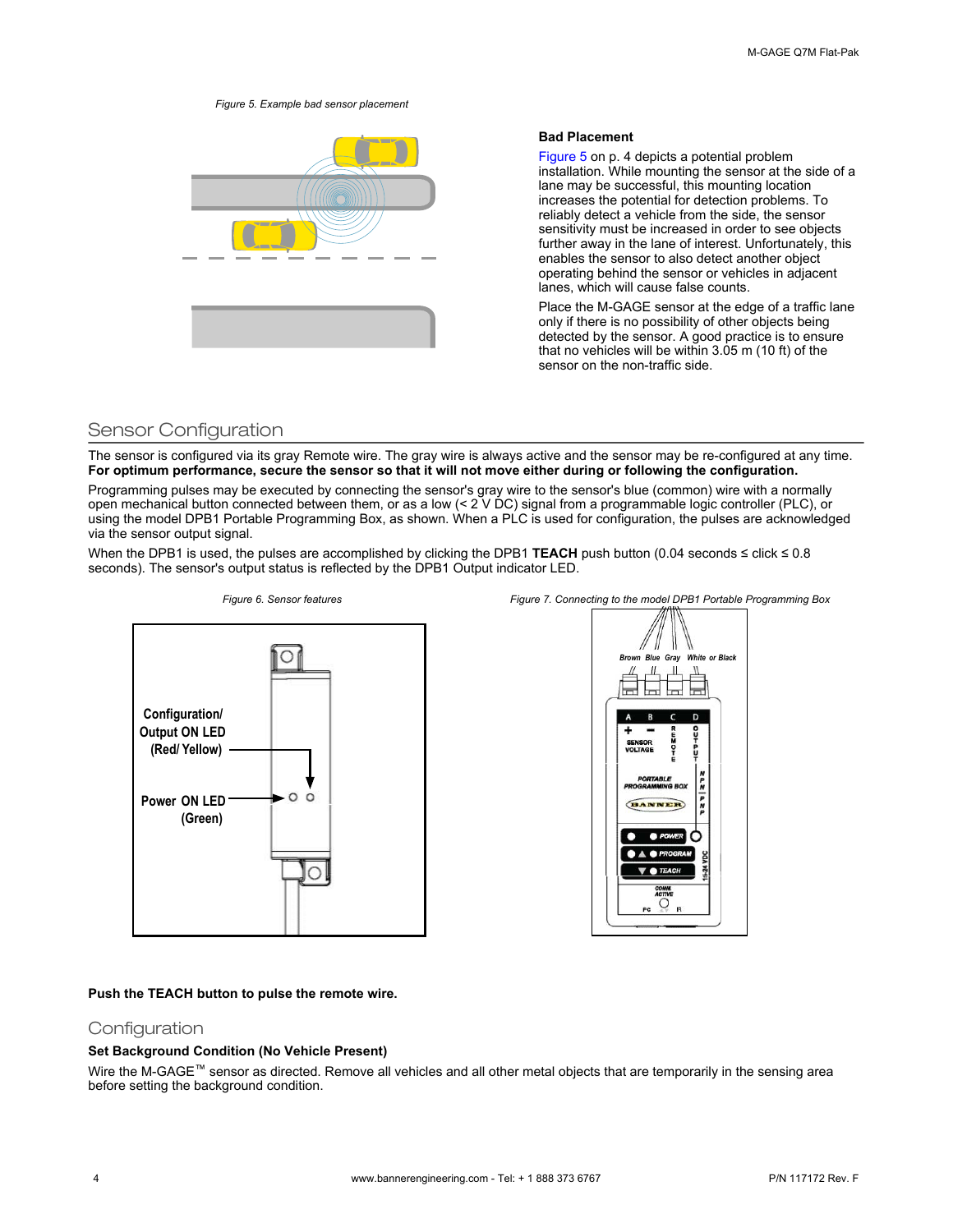| Configuration (0.04 $\leq$ T $\leq$ 0.8 seconds) |                               | Result                                                                                                                |  |  |
|--------------------------------------------------|-------------------------------|-----------------------------------------------------------------------------------------------------------------------|--|--|
| <b>Set Background</b>                            | Single-pulse the remote wire. | Sensor learns background.                                                                                             |  |  |
|                                                  |                               | Output indicator LED flashes approximately 12 times while the<br>background is taught.<br>Sensor returns to Run mode. |  |  |

### **Set Sensitivity Level**

Level 1 = least sensitive, Level 6 = most sensitive.

| Configuration (0.04 $\leq$ T $\leq$ 0.8 seconds) |                                                                                                                                                                                                                                                                                                                                                                                                                                  | Result                                                                                                                                                 |  |  |
|--------------------------------------------------|----------------------------------------------------------------------------------------------------------------------------------------------------------------------------------------------------------------------------------------------------------------------------------------------------------------------------------------------------------------------------------------------------------------------------------|--------------------------------------------------------------------------------------------------------------------------------------------------------|--|--|
| Mode                                             | Access Sensitivity   Double-pulse the remote wire.<br>$\begin{picture}(20,5) \put(0,0) {\line(0,1){10}} \put(15,0) {\line(0,1){10}} \put(15,0) {\line(0,1){10}} \put(15,0) {\line(0,1){10}} \put(15,0) {\line(0,1){10}} \put(15,0) {\line(0,1){10}} \put(15,0) {\line(0,1){10}} \put(15,0) {\line(0,1){10}} \put(15,0) {\line(0,1){10}} \put(15,0) {\line(0,1){10}} \put(15,0) {\line(0,1){10}} \put(15,0) {\line(0,$            | Red output LED flashes every 2 seconds to indicate the current<br>sensitivity level; the sensor always begins at sensitivity level 1.                  |  |  |
| <b>Adjust Sensitivity</b>                        | To increase the sensitivity incrementally, single-pulse<br>the remote wire again; continue until the desired<br>sensitivity level is reached.<br>┐'┌                                                                                                                                                                                                                                                                             | Output LED flashes from 1 to 6 times every 2 seconds to indicate<br>the sensor's sensitivity level (for example, two flashes indicates<br>$level 2$ ). |  |  |
|                                                  | Double-pulse the remote wire to save the setting.<br>$\begin{picture}(20,20) \put(0,0){\dashbox{0.5}(5,0){ }} \put(15,0){\dashbox{0.5}(5,0){ }} \put(15,0){\dashbox{0.5}(5,0){ }} \put(15,0){\dashbox{0.5}(5,0){ }} \put(15,0){\dashbox{0.5}(5,0){ }} \put(15,0){\dashbox{0.5}(5,0){ }} \put(15,0){\dashbox{0.5}(5,0){ }} \put(15,0){\dashbox{0.5}(5,0){ }} \put(15,0){\dashbox{0.5}(5,0){ }} \put(15,0){\dashbox{0.5}(5,0){ }}$ | Sensor returns to Run mode.                                                                                                                            |  |  |
| <b>Test Operation</b>                            | Drive a vehicle past the sensor to trip the output. Use a<br>small/light vehicle to ensure larger vehicles will be<br>detected later.                                                                                                                                                                                                                                                                                            | Verify Output LED comes On as expected.                                                                                                                |  |  |
|                                                  | Adjust the sensitivity as needed.                                                                                                                                                                                                                                                                                                                                                                                                |                                                                                                                                                        |  |  |
| <b>Prepare for</b><br><b>Operation</b>           | Disconnect DPB1 or other temporary switch used for configuration and connect the sensor to a permanent power supply/<br>output device (user-supplied). See Wiring on p. 5.                                                                                                                                                                                                                                                       |                                                                                                                                                        |  |  |

### Wiring

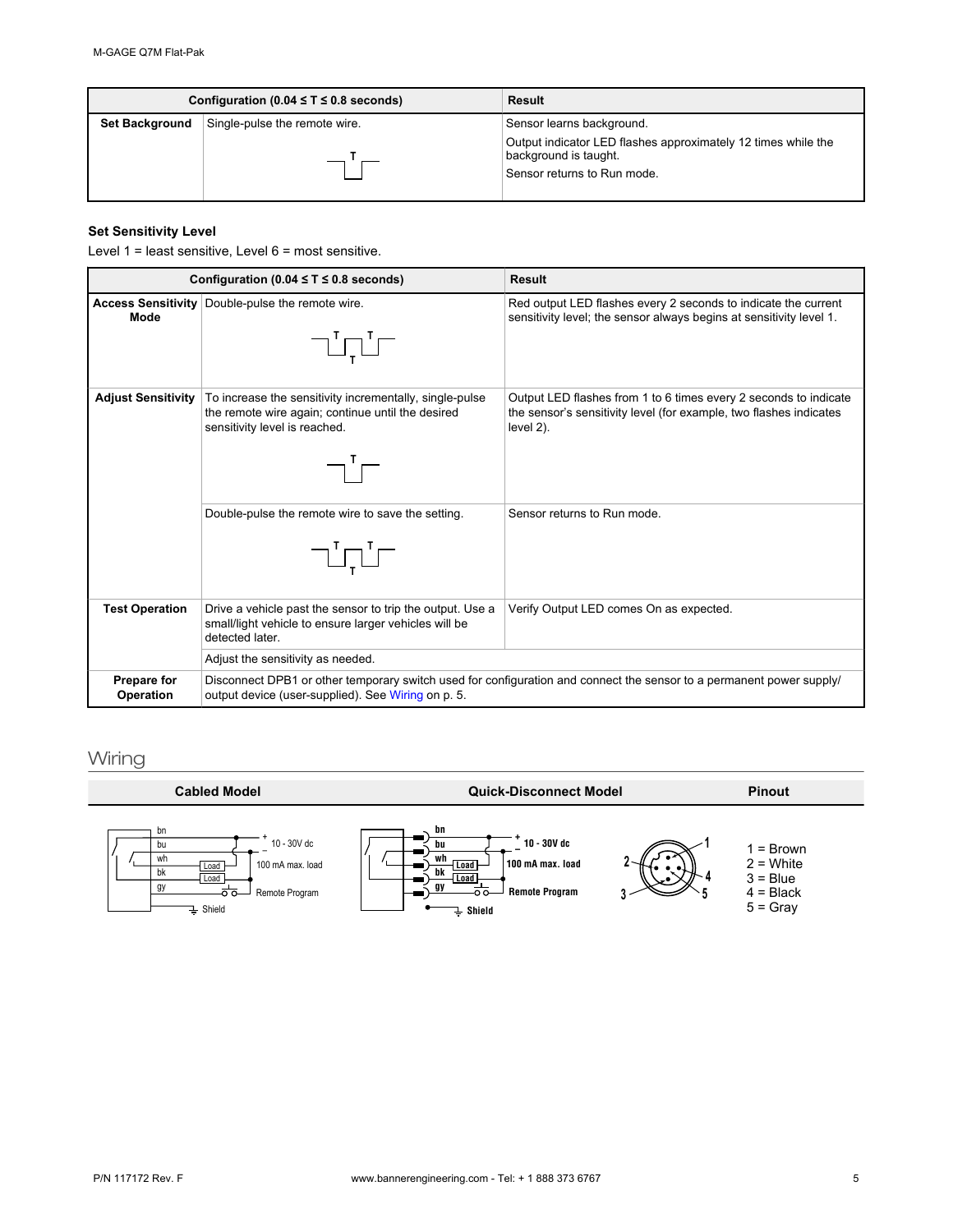### <span id="page-5-0"></span>**Specifications**

#### **Supply Voltage**

10 V DC to 30 V DC (10% maximum ripple) at 43 mA, exclusive of load Above +50° C (+122° F), supply voltage is 10 V DC to 24 V DC (10% maximum ripple)

#### **Sensing Range**

See Typical Target Excess Gain Curves on p. 6

#### **Sensing Technology**

Passive three-axis magnetoresistive transducer

#### **Supply Protection Circuitry**

Protected against reverse polarity and transient voltages

#### **Output Configuration**

Two SPST solid-state outputs conduct when object is sensed; one NPN (current sinking) and one PNP (current sourcing)

#### **Output Protection**

Protected against short-circuit conditions

#### **Output Ratings**

100 mA maximum (each output) **NPN saturation:** < 200 mV at 10 mA and < 600 mV at 100 mA **NPN OFF-state leakage current:** < 200 microamps **PNP saturation:** < 1.2 V at 10 mA and < 1.6 V at 100 mA **PNP OFF-state leakage current:** < 5 microamps

#### **Output Response Time**

20 milliseconds

#### **Delay at Power-Up** 0.5 seconds

**Temperature Effect**

#### < 0.5 milligauss / ºC

**Remote TEACH Input**

#### Impedance 12K ohms (low ≤ 2 V DC)

#### **Connections**

Shielded 5-conductor (with drain) polyethylene jacketed attached cable or 5 pin M12 quick-disconnect PVC pigtail

#### **Patent**

U.S. Patent 6,546,344 B1

#### **Environmental Rating**

Leak proof design is rated IEC IP69K; NEMA 6P

#### **Vibration and Mechanical Shock**

All models meet Mil. Std. 202F requirements method 201A (vibration: 10 to<br>60 Hz maximum, double amplitude 0.06 inch, maximum acceleration 10G).<br>Also meets IEC 947-5-2: 30G 11 ms duration, half sine wave.

#### **Operating Conditions**

–40 °C to +70 °C (–40 °F to +158 °F) 100% maximum relative humidity

### Typical Target Excess Gain Curves



This example depicts mounting the M-GAGE™ 1 meter (3.3 ft) above the ground to sense an automobile. The graph shows the excess gain for a typical car. Excess gain is a measure of the amount of extra signal detected by the sensor over and above the Level needed to detect the target. This example assumes a Level 5 sensitivity threshold.

The table at right compares the change in excess gain if the sensitivity Level changes. If the sensitivity is at Level 6, then the excess gain at a given distance would be 1.3 times larger than for a Level 5 sensitivity. Conversely, if the sensitivity threshold is Level 1, then the excess gain would be one third as big as for Level 5.

#### *Table 1: Excess Gain vs Sensitivity Level (Assumes Level 5)*

| Level | <b>Excess Gain Multiplier</b> |
|-------|-------------------------------|
|       | 0.33                          |
| C     | 0.4                           |
|       | 0.5                           |
|       | 0.66                          |
| 5     | 1.0 (default)                 |
|       | 1.3                           |

#### **Adjustments**

Configuration of Background Condition and Sensitivity Level may be set by pulsing the gray wire remotely via the portable programming box

#### **Indicators**

Two indicators **Power Indicator:** Green **Configuration/Output Indicator:** Red/Yellow

### **Construction**

**Lightpipes:** Acrylic **Housing:** Anodized aluminum **End Caps:** Thermoplastic polyester

#### **Certifications**



#### **Required Overcurrent Protection**



**WARNING:** Electrical connections must be made by qualified personnel in accordance with local and national electrical codes and regulations.

Overcurrent protection is required to be provided by end product application per the supplied table.

Overcurrent protection may be provided with external fusing or via Current Limiting, Class 2 Power Supply. Supply wiring leads < 24 AWG shall not be spliced.

For additional product support, go to www.bannerengineering.com.

| <b>Supply Wiring (AWG)</b> | <b>Required Overcurrent Protection (Amps)</b> |
|----------------------------|-----------------------------------------------|
| 20                         | 5.0                                           |
| 22                         | 3.0                                           |
| 24                         | 2.0                                           |
| 26                         | 1.0                                           |
| 28                         | 0.8                                           |
| 30                         | 0.5                                           |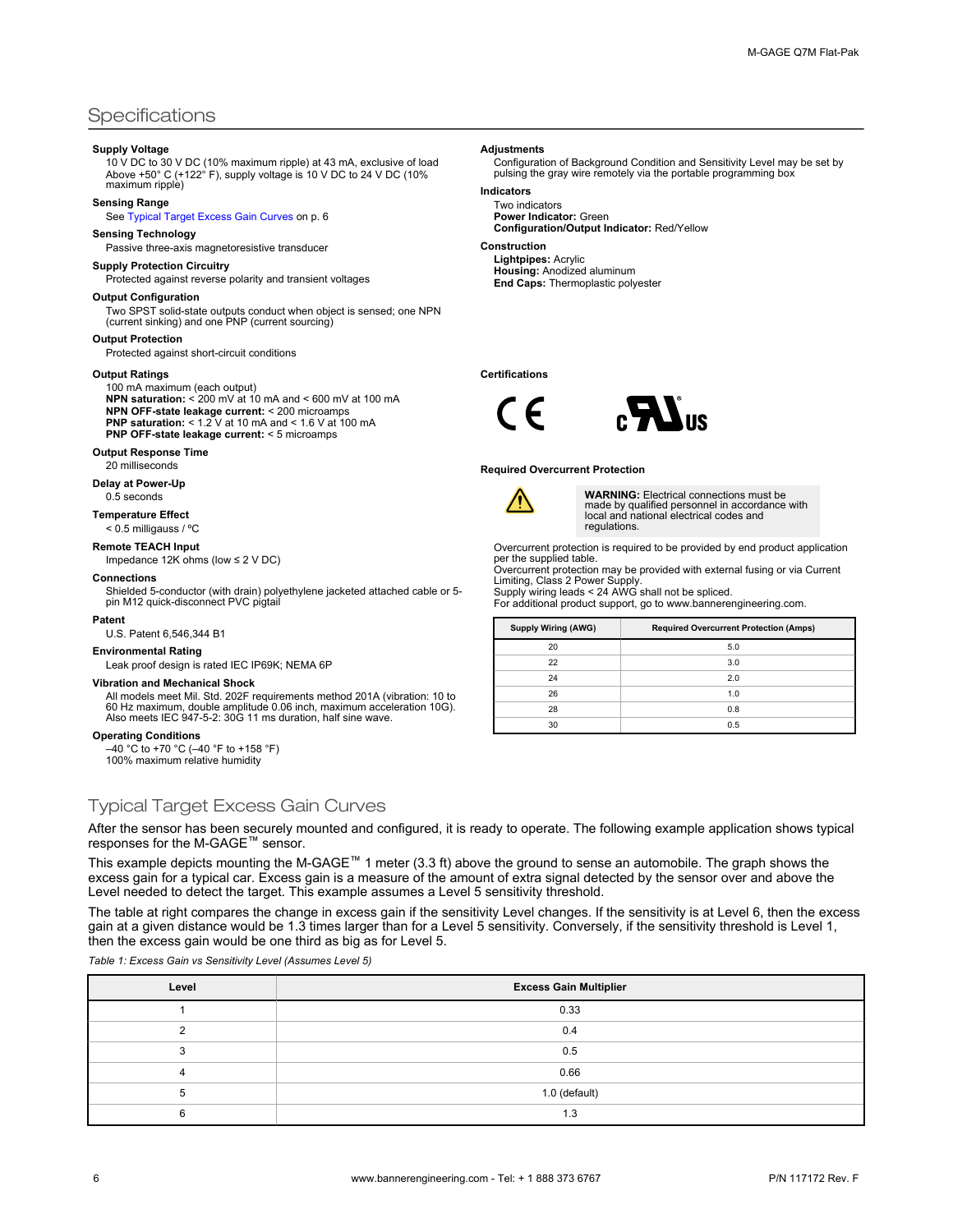<span id="page-6-0"></span>

**Dimensions** 



### Accessories

| <b>Model</b>     | <b>Description</b>                                                                                                                                                                    |  |  |
|------------------|---------------------------------------------------------------------------------------------------------------------------------------------------------------------------------------|--|--|
| DPB <sub>1</sub> | 202020<br>π<br>Handheld Portable Programming Box, used for configuring<br>$\alpha \omega \Sigma$ O <sub>H</sub> w<br>sensor when push button is not accessible<br>PORTA<br>SOR<br>AGE |  |  |
| SP-DPB1          | Optional 115V ac power supply for DPB1 Handheld Portable Programming Box                                                                                                              |  |  |

### **Cordsets**

Quick-disconnect cordsets are not suitable for buried applications.